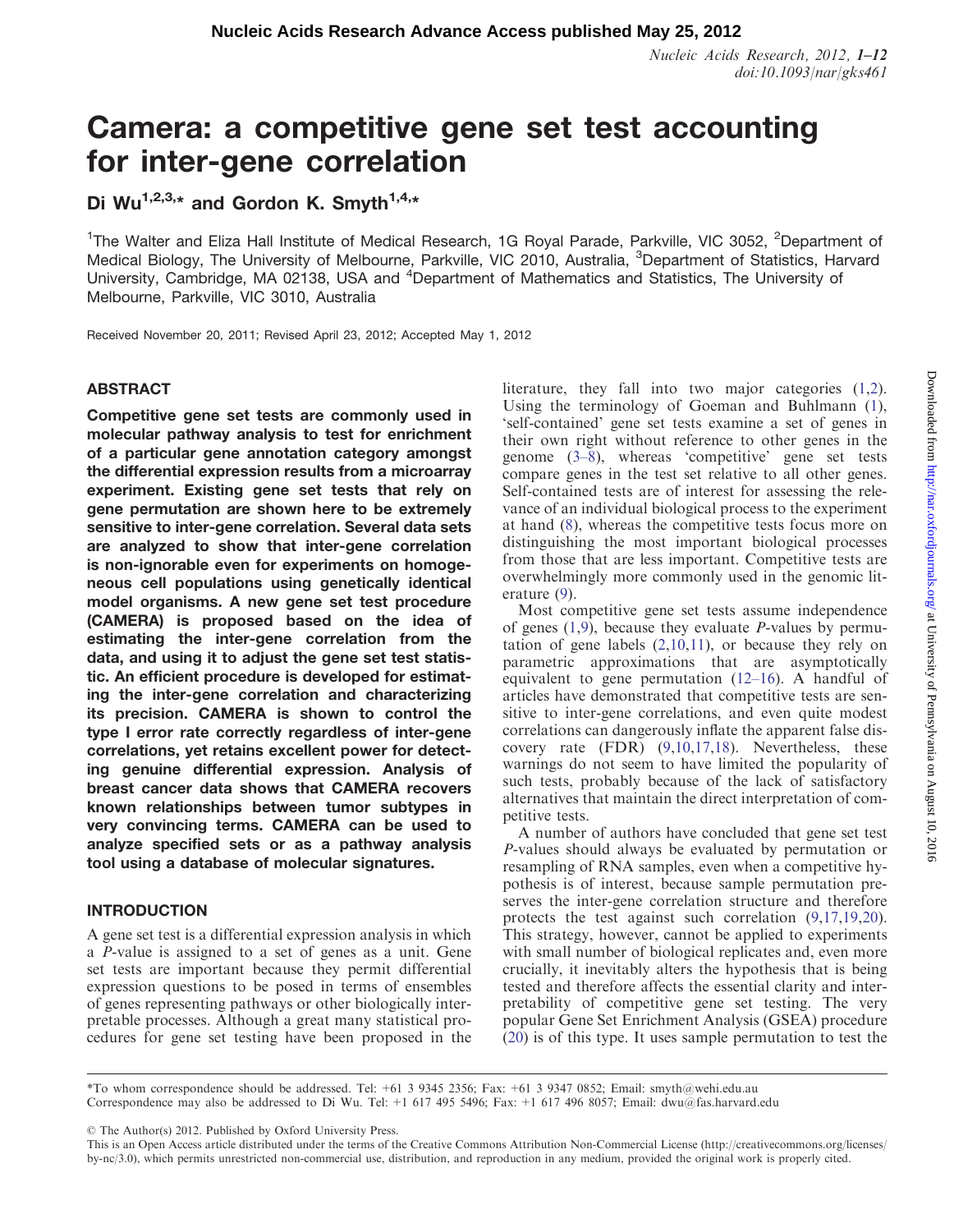significance of a competitive gene test statistic, resulting in a hybrid test for which the null and alternative hypotheses are difficult to characterize in terms of population parameters  $(1)$  $(1)$ .

A different attempt is to de-correlate genes in the test set ([21\)](#page-11-0), but such an approach requires the estimation of a covariance matrix with many entries, so the methodology is likely to be limited in practice to experiments with relatively large numbers, at least dozens, of replicate samples. A related approach is to try to approximate covariances between genes using random effects ([22,23\)](#page-11-0), but this methodology is limited to special experimental designs and is dependent on commercial statistical software.

This article proposes a new competitive gene set testing procedure that maintains the direct interpretation of competitive tests associated with gene permutation but remains valid even when the genes in the test set are correlated. We call this new method CAMERA, an acronym for Correlation Adjusted MEan RAnk gene set test. The procedure is based on the idea of estimating the variance inflation factor associated with inter-gene correlation, and incorporating this into parametric or rank-based test procedures. The procedure does not assume any particular correlation structure and is suitable for any experiment that can be represented by genewise linear models, not just two-sample comparisons. As only one correlation parameter is being estimated, the procedure remains stable and correctly controls the type I error rate even for experiments with only a small number of biological replicates.

# MATERIALS AND METHODS

# Linear models

One of the advantages of competitive gene set tests is that they can be applied just as easily to any genewise test statistic, no matter how complex. There is no need to be limited to two-group comparisons, for example. To be as general as possible, we assume throughout this article a linear model setup similar to that described previously ([8,24](#page-11-0)). Suppose that a gene expression experiment has been conducted resulting in log-expression values  $y_{gi}$  for genes  $g = 1, \ldots, G$  and RNA samples  $i = 1, \ldots, n$ . We assume a linear model for the expected value of each expression value given the experimental design,

$$
E(y_{gi}) = \mu_{gi} = \sum_{j=1}^{p} \alpha_{gi} x_{ij}
$$

where the  $x_{ij}$  are covariates or design variables specifying which treatment condition is associated with each RNA sample, and the  $\alpha_{gi}$  are unknown regression coefficients representing expression log-fold changes (logFCs) between conditions in the experiment.

Each gene is assumed to have its own variance,  $var(y_{gi}) = \sigma_g^2$ . Expression values from different arrays are assumed to be independent, but expression values for different genes from the same RNA sample are generally not. The correlations  $\text{cor}(y_{gi}, y_{g'i}) = \rho_{g,g'}$  are generally non-zero. Note that the  $\rho_{g,g'}$  here represent residual correlations between genes across replicate samples, after the treatment effects  $\mu_{gi}$  have been removed.

#### Genewise test statistics

We assume that a specified contrast  $\beta_g = \sum_{j=1}^p c_j \alpha_{gj}$  of the coefficients is of primary interest, and genewise statistical tests will be conducted of the null hypothesis  $H_0: \beta_g=0$ . For example, the contrast might extract the logFC between two specified treatment conditions. More generally, it might represent an interaction term, or any similar quantity of interest to the study at hand. We will use the notation  $z_g$  to represent any genewise statistic used to test this hypothesis. A number of different genewise statistics will be considered. First, the least squares estimate  $\hat{\beta}_g$ is the observed logFC. Second, the ordinary  $t$ -statistic  $t_g = \hat{\beta}_g/(v s_g)$ , where  $s_g$  is the residual standard error for gene g and v is obtained from the covariates  $x_{ij}$ , is the classic univariate test statistic. For a simple two-group comparison,  $v^2 = 1/n_1 + 1/n_2$  where  $n_1$  and  $n_2$  are the group sample sizes. Third, the moderated  $t$ -statistic  $\tilde{t}_g = \hat{\beta}_g/(\tilde{v}_g)$ , where  $\tilde{s}_g$  is the empirical Bayes posterior estimator of  $\sigma_g$ , generally outperforms the ordinary *t*-statistic for genomic experiments [\(24](#page-11-0)). Under the null hypothesis,  $\tilde{t}_g$  follows a *t*-distribution on  $d+d_0$  degrees of freedom (df), where  $d = n - p$  is the residual degrees of freedom (df) from the linear model and  $d_0$  is the prior df, the latter estimated as part of the empirical Bayes pro-cedure ([24\)](#page-11-0). Fourth, a normalized version  $z_g = \dot{F}^{-1} \bar{F}_t(\tilde{t}_g)$ of the moderated *t*-statistics is considered. Here, F and  $F_t$ are the cumulative distribution functions of the standard normal and *t*-distribution on  $d + d_0$  df, respectively. Under the null hypothesis,  $z_g$  follows a standard normal distribution. Finally, in the context of genomic experiments, it is of interest to consider  $z_g$  as the rank of  $\tilde{t}_g$  amongst all genes in the experiment.

#### Existing competitive gene set tests

In this article, we compare our new proposals to four existing gene set tests: PAGE ([13\)](#page-11-0), sigPathway [\(2](#page-11-0)) and two versions of the 'geneSetTest' procedure implemented in the limma software package [\(25](#page-11-0)) of the Bioconductor project [\(26\)](#page-11-0). The two geneSetTest versions will be denoted geneSetTest-modt and geneSetTest-ranks, respectively. PAGE is implemented as a Python script obtained from the authors. sigPathway is implemented in a Bioconductor package of the same name. The software implementations of PAGE and sigPathway do not support linear models and, therefore, are restricted to two-group comparisons, although generalizing the procedures to a linear model context is straightforward in principle.

All four gene set procedures conduct global tests comparing genes in the test set to genes not in the test set using the genewise test statistics as observations. Specifically, they determine whether the mean  $\bar{z}$  of the genewise statistics is significantly different for genes in the test set versus genes not in the set. PAGE uses logFC as  $z_g$  whereas sigPathway uses ordinary *t*-statistics. geneSetTest can accept any genewise statistic, but is most commonly used with moderated *t*-statistics. sigPathway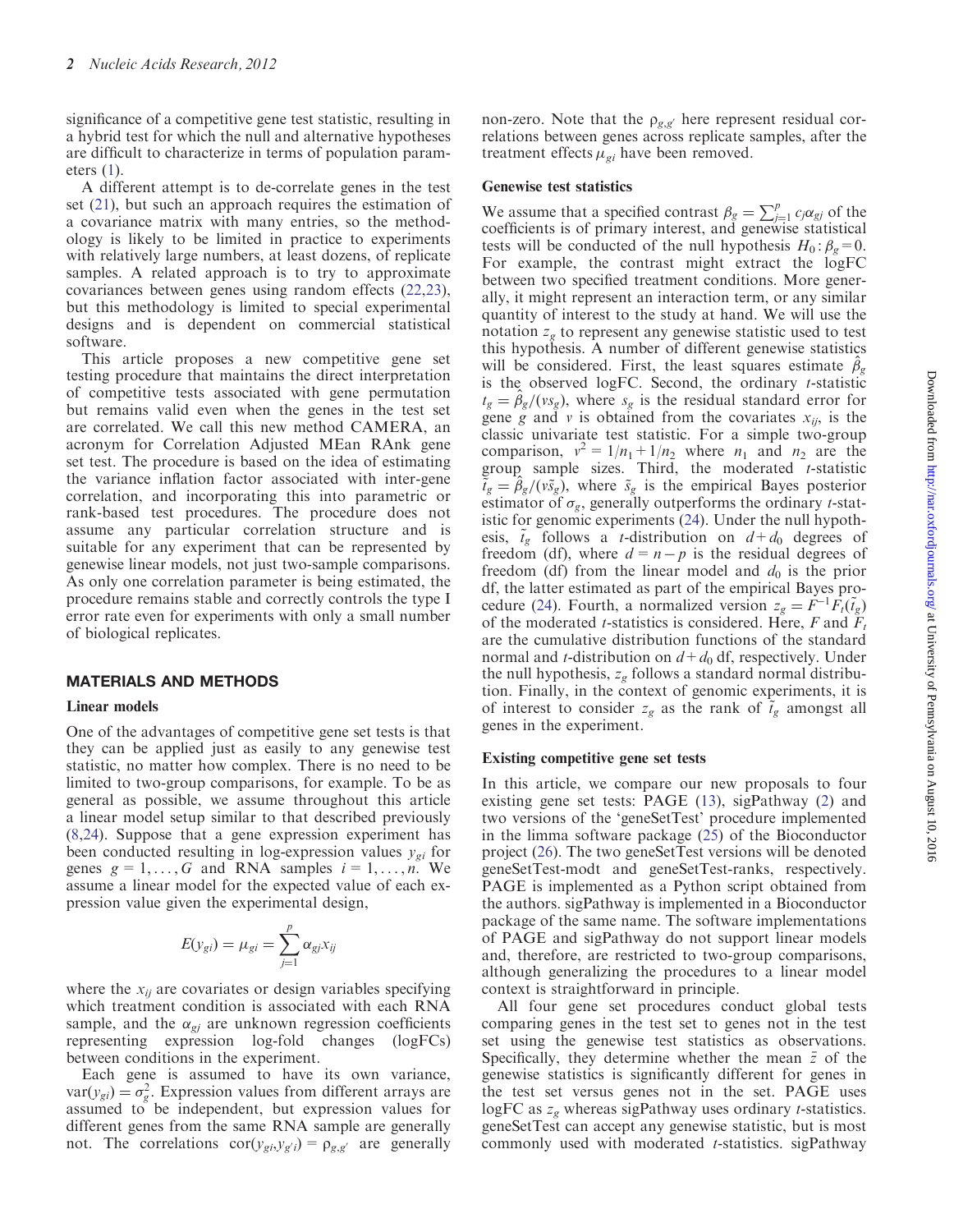and geneSetTest-modt evaluate P-values by randomly permuting the gene labels. PAGE conducts a one-sample z-test, treating  $\bar{z}$  as normally distributed, with the global mean and standard deviation of the genewise statistics across all genes in the experiment as population parameters under the null hypothesis. geneSetTest-ranks conducts a Wilcoxon–Mann–Whitney (WMW) rank sum test to compare the  $z_g$  for genes in the set to those for genes not in the set. This amounts to a two-sample z-test using the ranks of the moderated *t*-statistics as  $z_g$ . geneSetTest-ranks has also been called 'mean-rank gene set enrichment' [\(27](#page-11-0)). For results reported in this article, sigPathway and geneSetTest-modt were set to use 10 000 gene permutations, a number sufficient to generate highly repeatable P-values.

GSEA [\(20](#page-11-0)) differs from the other procedures considered in this article because it tests a hybrid hypothesis and because it is designed to test a battery of gene sets against one another rather than to test an individual gene set against background. For these reasons, GSEA is not included in the simulations but is compared to CAMERA on an example data set. GSEA was implemented using the R-GSEA script from [http://www.broadinstitute.](http:/www.broadinstitute.org/gsea) [org/gsea](http:/www.broadinstitute.org/gsea) (16 February 2011, date last accessed).

#### Variance inflation under correlation

Consider a set of *m* genewise statistics  $z_1, \ldots, z_m$ . The variance of the mean of the statistics is

$$
\operatorname{var} \bar{z} = \frac{1}{m^2} \left( \sum_{i=1}^m \tau_i^2 + \sum_{i < j} \rho_{ij} \tau_i \tau_j \right)
$$

where  $\tau_i$  is the standard deviation of  $z_i$  and the  $\rho_{ij}$  are the pairwise correlations. The second term represents the increase in the variance of the mean that arises from correlations between the genes. If the  $\tau_i$  are all equal to  $\tau$ , then

$$
\operatorname{var} \bar{z} = \frac{\tau^2}{m} \operatorname{VIF}
$$

where VIF is the variance inflation factor  $1 + (m - 1)\overline{\rho}$ and  $\bar{\rho}$  is the average of the  $\rho_{ij}$ . Note that VIF can be greater or less than one depending on the sign of  $\bar{\rho}$ . It cannot, however, be  $\lt 0$  or  $\gt m$ .

#### Two-sided t-test allowing for correlation

Consider two groups of genewise statistics, with means  $\bar{z}_1$ and  $\bar{z}_2$ . The standard two-sample *t*-statistic for comparing the two groups has the form  $T = \delta / { (s_p(1/m_1 + 1/m_2)^{1/2} )}$ where  $\delta = \bar{z}_1 - \bar{z}_2$  is the difference in means,  $s_p$  is the pooled residual standard deviation and  $m_1$  and  $m_2$  are the sample sizes in the first and second groups, respectively. The standard test assumes all observations are statistically independent.

We now extend the  $t$ -test to cover the possibility that observations in the first group are not independent. Write  $\bar{\rho}$  for the average of all pairwise correlations between genes in the first group. If  $\overline{\rho}$  is non-zero, the t-statistic remains asymptotically standard normal if it is redefined to be

$$
T = \frac{\delta}{s_p \sqrt{\frac{VIF}{m_1} + \frac{1}{m_2}}}
$$

where VIF=  $1 + (m_1 - 1)\hat{\rho}$  is the variance inflation factor for the first group and  $\hat{\rho}$  is a consistent estimator of  $\bar{\rho}$ . If  $m_1+m_2$  is large, and  $\rho$  is estimated on d df, then T is approximately *t*-distributed on  $d$  df, under the null hypothesis of no mean difference between the two populations.

Write  $G = m_1 + m_2$ , and write  $\bar{z}$  and s for the mean and standard deviation of all G z-values taken as a single group. For the applications in this article, it is convenient to express  $T$  in terms of the first group and the global statistics by writing  $\delta = (\bar{z}_1 - \bar{z})G/m_2$  and  $s_p^2 = \frac{(G-1)s^2 - \delta^2 m_1 m_2/G}{G-2}.$ 

#### Wilcoxon rank sum test allowing for correlation

The WMW rank sum test is a well-known statistical test of whether one set of values is highly ranked relative to another, against the null hypothesis that all values are exchangeable. We implemented the usual WMW test following the formulas given in Section 8.10 of Zar ([28\)](#page-11-0), including corrections for ties and for continuity. The usual WMW test computes a standard normal statistic by dividing the rank sum statistic RankSum by the square root of its variance, var(RankSum) =  $m_1m_2(m_1+m_2+1)$ / 12. The z-statistic is then treated as standard normal.

The usual WMW test assumes that all the values being ranked are statistically independent. We extended the WMW test to allow for the possibility that the values in the first group are correlated, while values in the second group remain independent. If the values are normally distributed, and values in the first group share pairwise correlation  $\rho$ , then the variance of the WMW rank sum statistic can be shown to be

$$
\text{var(RankSum; } \rho) = \frac{m_1 m_2}{2\pi} \left\{ \sin^{-1} 1 + (m_2 - 1) \sin^{-1} \frac{1}{2} + (m_1 - 1)(m_2 - 1) \sin^{-1} \frac{\rho}{2} + (m_1 - 1) \sin^{-1} \frac{\rho + 1}{2} \right\}.
$$

This result can be derived from Equation (4.5) of Barry et al. [\(29](#page-11-0)). In our extension of the WMW test,  $var(RankSum;\rho)$  replaces  $var(RankSum)$  in the denominator of the z-statistic, which is then treated as t-distributed on  $d$  df, where  $d$  is a measure of the precision with which  $\rho$  is estimated. Our test reduces to the usual WMW when  $\hat{\rho} = 0$  and  $d = \infty$ .

#### Estimating the inter-gene correlation

Write  $Y = \{y_{gi}\}\$ for the  $m \times n$  matrix of expression values for genes in the test set. Here, rows correspond to genes and columns to RNA samples. We assume that the expression values can be represented by genewise linear models with  $n \times p$  design matrix  $X = \{x_{ij}\}\$ . The rows of the design matrix correspond to RNA samples and the columns to coefficients of the linear model. There are  $d = n - p$  df available for estimating the genewise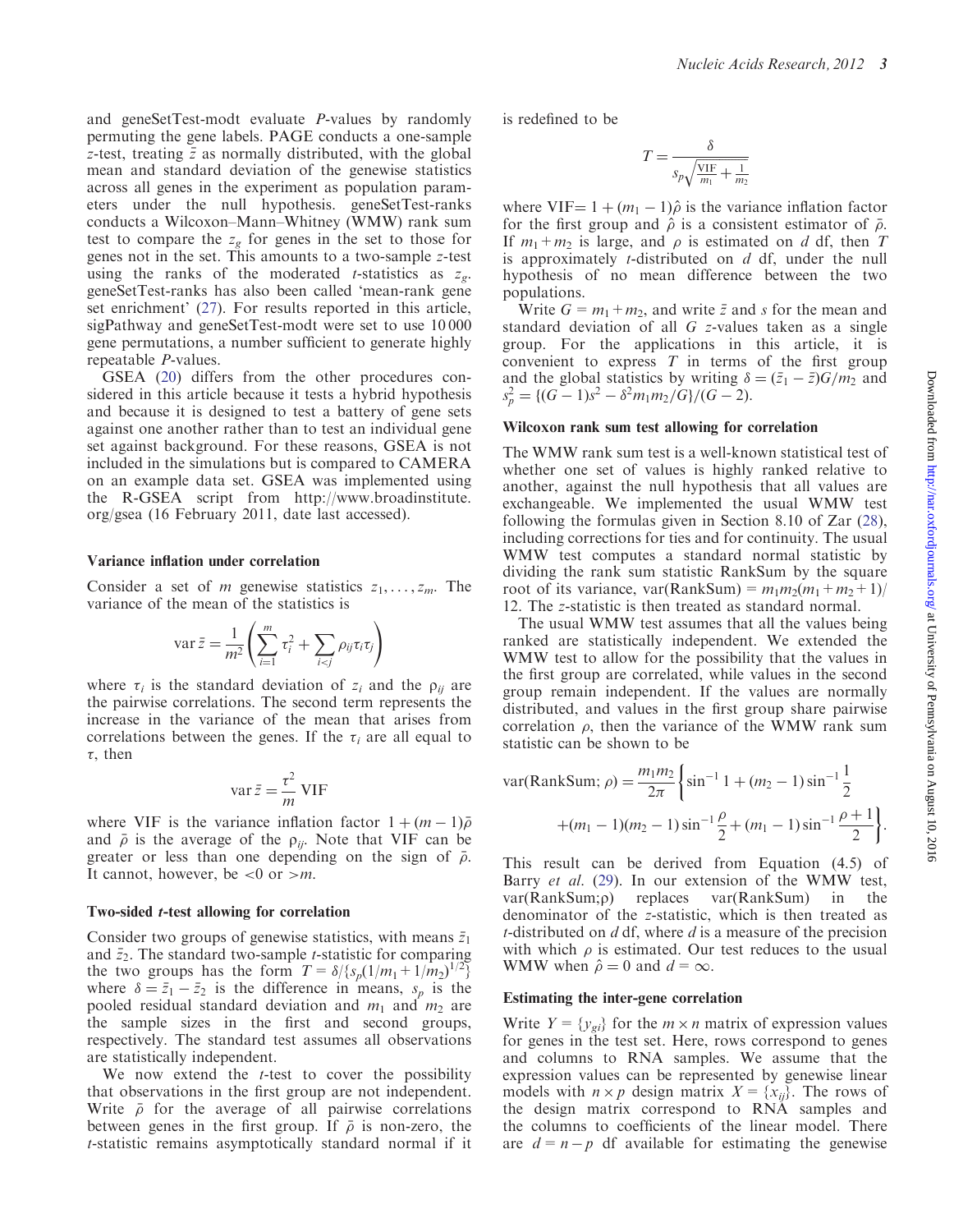variances  $\sigma_g^2$  and the correlations  $\rho_{g,g'}$  between pairs of expression values  $y_{gi}$  and  $y_{g'i}$  for the same sample *i*.

Our aim is to estimate the average correlation  $\bar{\rho}$ , where the average is over pairwise correlations  $\rho_{g,g}$ . The first step is to compute *d* independent residuals for each gene. Write  $X = QR$  for the QR-decomposition of the design matrix, where Q is  $n \times n$  and R is  $n \times p$ . Here, R is upper-triangular and Q satisfies  $Q^TQ = I$ . An  $m \times d$  matrix of independent residuals is obtained by  $U = YQ_2$ , where  $Q_2$  represents the trailing  $d$  columns of  $Q$ . Note that the matrix  $U$  is already available as a by-product of fitting genewise linear models to the expression values using standard numerical algorithms. Extracting it requires no extra computation.

The residual standard error  $s_g$  for gene g is equal to the root mean square of the corresponding row of U. We standardize each row of U by dividing by  $s_g$ .

At this point, we could obtain the correlation matrix for the *m* genes from  $C = UU<sup>T</sup>$ ; however, this is a numerically inefficient procedure if m is large. A numerically superior algorithm is to compute the column means  $\bar{u}_{.k}$  of U. Then

$$
\widehat{\text{VIF}} = \frac{m}{d} \sum_{k=1}^{d} \bar{u}_{k}^{2}
$$

estimates the VIF. Note that  $0 \leq \widehat{VIF} \leq m$ , which is concordant with the range of theoretical values for the VIF. An estimate of the average correlation can be obtained by solving  $\widehat{VIF} = 1 + (m - 1)\hat{\overline{\rho}}$  for  $\hat{\overline{\rho}}$ . This  $\hat{\overline{\rho}}$  is in fact numerically equal to the average of all pairwise correlations in the matrix C, although the need to explicitly form these pairwise correlations has been bypassed.

If *m* and *d* are both reasonably large, and  $\bar{\rho}$  is relatively small, then VIF is approximately distributed as  $VIF \times \chi_d^2/d$ . This implies that the standard deviation of  $\widehat{\text{VIF}}$  is approximately  $\text{VIF}(2/d)^{1/2}$ , and that the standard deviation of  $\hat{\bar{\rho}}$  is approximately VIF(2/d)<sup>1/2</sup>/(m - 1).

# Simulations

Simulated data sets were generated with a total of  $G = 10000$  genes and either two or three groups of RNA samples. Log-expression values were multivariate normal. Genewise variances  $\sigma_g^2$  were generated from an inverse-chisquare distribution on 4 df. Specifically,  $\sigma_g^2 \sim s_0^2 d_0 / \chi_{d_0}^2$  with  $d_0 = 4$  and  $s_0 = 0.25$ , generating a distribution typical of microarray experiments.

#### Breast cancer data

Expression profiles of human breast tumors were downloaded from GEO series GSE3165. In order to standardize on one microarray platform, only the 94 arrays of platform GPL887 (Agilent Human 1A Microarray V2) were included in the analysis. Each tumor was classified to one of six molecular subtypes, namely basal-like, luminal A, luminal B, Her2, normal-like and claudin-low ([30\)](#page-11-0). Expression values were normalized and filtered as described previously ([31\)](#page-11-0).

#### Mammary epithelial cell data

Mammary epithelial cells and stroma cells from three human patients were sorted into four cell populations. RNA samples were profiled on two Illumina HumanWG-6 V3 BeadChips, comprising 12 microarrays. Expression values were normalized and filtered as described previously ([31\)](#page-11-0). The data is available as series GSE16997 in the GEO database ([http://www.ncbi.nlm.](http://www.ncbi.nlm.nih.gov/geo) [nih.gov/geo](http://www.ncbi.nlm.nih.gov/geo)).

#### Mouse hemapoietic stem cell data

Hematopoietic stem cells were isolated from four strains (one wild-type and three mutant strains) of inbred laboratory mice. Cells were further sorted into long-term, short-term and multi-potential progenitors. Between two and four biological replicates were available for each strain and cell type, making a total of 35 RNA samples from 12 experimental groups. RNA was hybridized to Illumina Mouse WG-6 Version 2 microarrays. Intensity values were normexp background corrected and quantile normalized using control probes ([32\)](#page-11-0). Probes that failed to reach a detection P-value of 0.05 on at least two arrays were filtered as not expressed, leaving 25 308 probes.

#### Ortholog mapping of the molecular signatures database

The Molecular Signatures Database (MSigDB) v3.0 was downloaded from [http://www.broadinstitute.org/gsea/](http://www.broadinstitute.org/gsea/msigdb) [msigdb](http://www.broadinstitute.org/gsea/msigdb) (28 September 2010, date last accessed). Ortholog mapping was used to prepare a pure human version of the MSigDB for use with the human expression data and a pure mouse version for use with the mouse expression data. All gene symbols were updated to latest official symbols using the human and mouse Bioconductor annotation packages [\(26](#page-11-0)). The resulting pure human and mouse gene set collections can be downloaded as R objects from [http://bioinf.wehi.edu.au/software/MSigDB.](http://bioinf.wehi.edu.au/software/MSigDB) The curated C2 gene set collection contains 3269 gene sets. The human C2 gene sets average 85 genes (median 35, maximum 2282) while the mouse C2 sets average 80 genes (median 34, maximum 1968). Inter-gene correlations were computed for sets containing at least 5 genes (3265 human and 3240 mouse).

#### RESULTS

#### Competitive gene set tests

Suppose that a gene expression experiment has been conducted, resulting in expression values for each of G genes (or probes or transcripts) in each of  $n$  target RNA samples. The total number of genes is assumed to be large, typically representative of the entire genome. The expression values should be at least roughly normally distributed. Typically, they will be normalized logintensity values from microarrays. In order to be completely general, we assume that the assignment of experimental conditions to RNA samples can be described by a linear model (See 'Materials and Methods' section). This covers all common experimental situations. We assume that genewise tests of differential expression have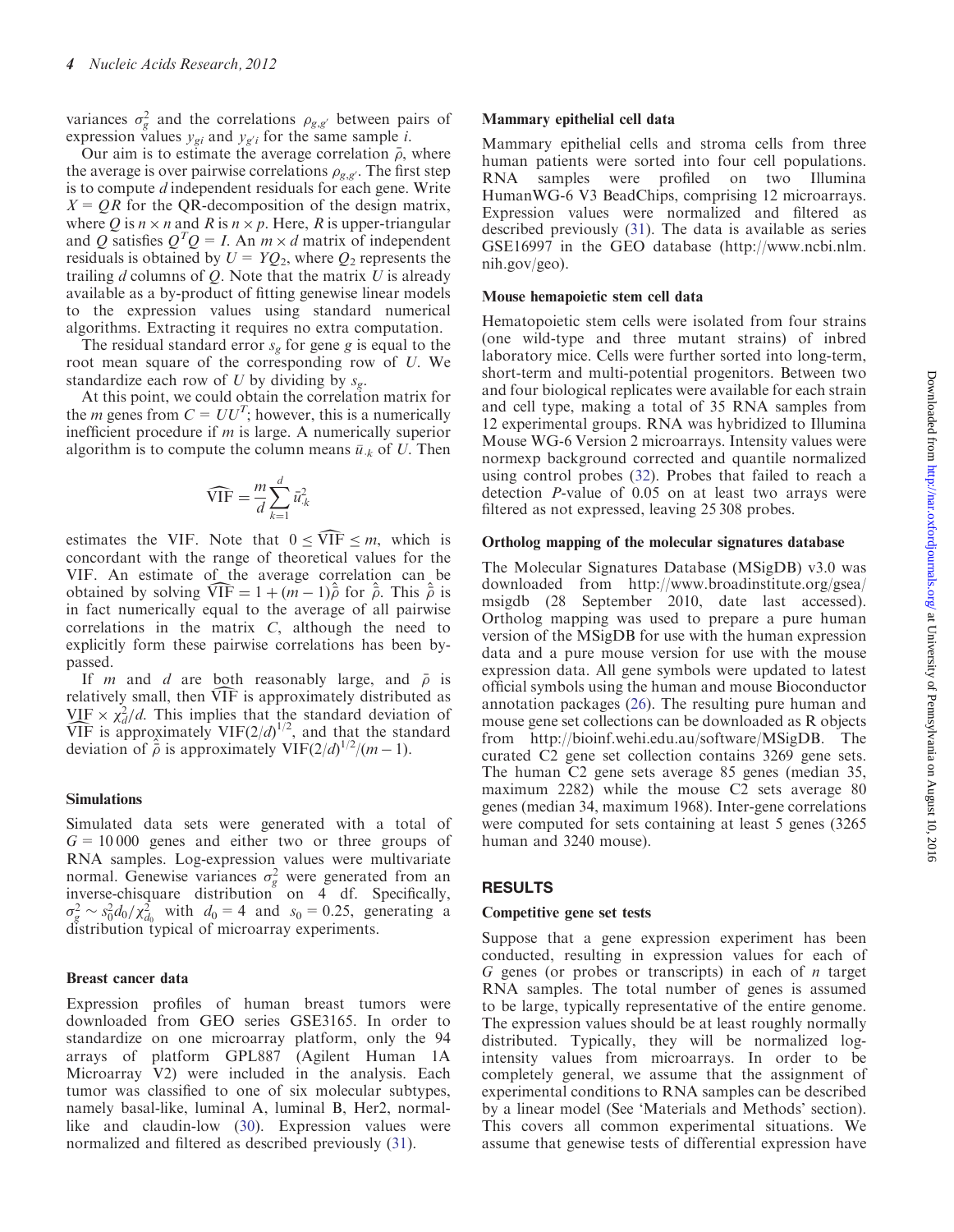been conducted, resulting in test statistics  $z_g$ , one for each gene g.

We assume that a particular set of genes is of prior interest. This a priori specified gene set might represent a molecular pathway believed to be relevant to the experiment, or it might be a gene list from a previous microarray experiment hypothesized to be related to the current experiment. We want to test whether the genes in the gene set are highly ranked in terms of differential expression, that is, whether they tend to be associated with higher than average values of the test statistic. This type of test is inherently 'competitive' between genes, because the genes in the set are being compared with genes not in the set. We wish to test whether the test statistics associated with genes in the set tend to be more extreme than those associated with genes not in the set.

#### The competitive null hypothesis

The hypotheses tested by competitive tests have often not been explicitly stated, or else have been stated informally in terms of test statistics as we have just done. It is often unclear, therefore, exactly what is being tested. We now give a formal statement, in terms of model parameters, of what we consider to be a biologically meaningful null hypothesis for a competitive gene test. Suppose that  $S$ represents the indices of genes in the set of interest, and  $\mathcal{S}^c$  is the complementary set of indices of genes not in the set. For a 'non-directional' gene set test, we consider the null hypothesis to be that the average absolute-logFC of genes in the set is the same as that for genes not in the set, i.e. the mean  $|\beta_{g}|$  for  $g \in S$  is equal to the mean  $|\beta_{g}|$  for  $g \in \mathcal{S}^c$ . In intuitive terms, this means that genes in the set are no more differentially expressed on average than genes not in the set. The alternative hypothesis is that the average logFC is greater in absolute size for genes in the set than for those not in the set. Note that the hypotheses are in terms of the true unobserved logFC, not the observed expression log-ratios.

For a 'directional' gene set test, we consider the null hypothesis to be that the average logFC of genes in the set is the same as the average logFC of genes not in the set, i.e. the mean  $\beta_g$  for  $g \in S$ ,  $\overline{\beta}_s$ , is equal to the mean  $\beta_g$  for  $g \in \mathcal{S}^c$ ,  $\bar{\beta}_c$ . The directional hypothesis allows for one-sided or two-sided tests. Unless otherwise stated, all gene set tests in this article will be two-sided directional tests with alternative hypothesis  $\bar{\beta}_S \neq \bar{\beta}_c$ .

Note that these null hypotheses are more general than supposing the genes in the gene set to be a random sample from the genome or from all those genes on the array. This is because the hypotheses make statements only about the fold changes, not about variances or correlations or other distributional aspects. Note also that the competitive null hypothesis differs from the null hypothesis of selfcontained tests. A self-contained gene set test would test the null hypothesis that the logFCs  $\beta_g$  are all zero for  $g \in S$ [\(8](#page-11-0)), whereas the competitive null hypothesis may be true even when all or most genes in the set is differentially expressed.

#### P-values from gene permutation

Competitive gene set tests are usually conducted by permuting gene labels. Typically, the gene set test statistic is the average  $z_g$  for  $g \in S$ , which we will denote as  $\bar{z}_s$ . A Pvalue is assigned by drawing random gene sets of the same size *m* from the genes on the array. For the one-sided directional test  $\vec{\beta_S} = \vec{\beta_c}$  versus the alternative  $\vec{\beta_S} \geq \vec{\beta_c}$ , the P-value is the proportion of the gene sets, combining the random sets  $S^*$  with the original  $S(33)$  $S(33)$  $S(33)$ , for which the mean statistic  $\bar{z}_s^* \geq \bar{z}_s$ . For a two-sided test, the *P*-value is twice the minimum of the two one-sided P-values.

The genewise test statistic  $z_{\varphi}$  might be an ordinary twosample *t*-statistic  $(2)$  $(2)$ , or a moderated *t*-statistic  $(24)$  $(24)$ , or the estimated logFC [\(13](#page-11-0)). Any relevant genewise statistic could be used. The need to draw random gene sets to estimate the P-value is computationally intensive and can be short-circuited in two ways. First, one can replace the  $z_g$  by their ranks across all the genes on the array, in which case the permutation P-value can be approximated very accurately using the well-known WMW rank sum test ([27](#page-11-0)). Second, if the  $z_g$  are roughly normal, then the permutation P-value can be wellapproximated by the standard normal tail probability of approximated by the standard normal tail probability of  $Z = (\bar{z}_S - \bar{z})/(s/\sqrt{m})$  where  $\bar{z}_S$  is the average  $z_g$  for genes in  $S$  and  $\bar{z}$  and  $s$  are the mean and standard deviation of the  $z_{\varphi}$  over all genes on the array.

In this article, we examine four existing gene set tests. sigPathway [\(2](#page-11-0)) and geneSetTest-modt are permutation methods using the ordinary and moderated  $t$ -statistics, respectively. geneSetTest-ranks performs a WMW test using ranks from moderated *t*-statistics  $(27)$  $(27)$ . PAGE uses the standard normal approximation for Z computed from the  $logFCs$  ([13\)](#page-11-0).

#### Inter-gene correlation increases the type I error rate

The process of generating P-values from permutation of gene labels treats all genes on the array as equivalent under the null hypothesis. This assumption will be violated, however, if the genes in the test set are more highly correlated with one another than a random set of genes would be. To illustrate this, we simulated data sets with no differentially expressed genes but for which the 100 genes in the test set share an inter-gene correlation of 0.05, whereas all other genes on the arrays are uncorrelated. Even though the null hypothesis is true, all four existing competitive gene set tests give P-values that are not uniformly distributed but instead highly skewed towards small values ([Figure 1A](#page-5-0)–D). None of the existing methods come at all close to controlling the type I error rate correctly, yielding type I error rates many times the nominal rate [\(Table 1,](#page-5-0) first four lines). This shows that even a small inter-gene correlation dramatically increases the type I error rates to dangerous levels.

#### Variance inflation factors

Write  $\bar{\rho}$  for the average of all pairwise correlations  $\rho_{g,g'}$ for genes in the test set. Also write  $\bar{\rho}_B$  for the background correlation, the average of all pairwise correlations  $\rho_{g,g'}$ for all genes in the genome, or all genes on the array.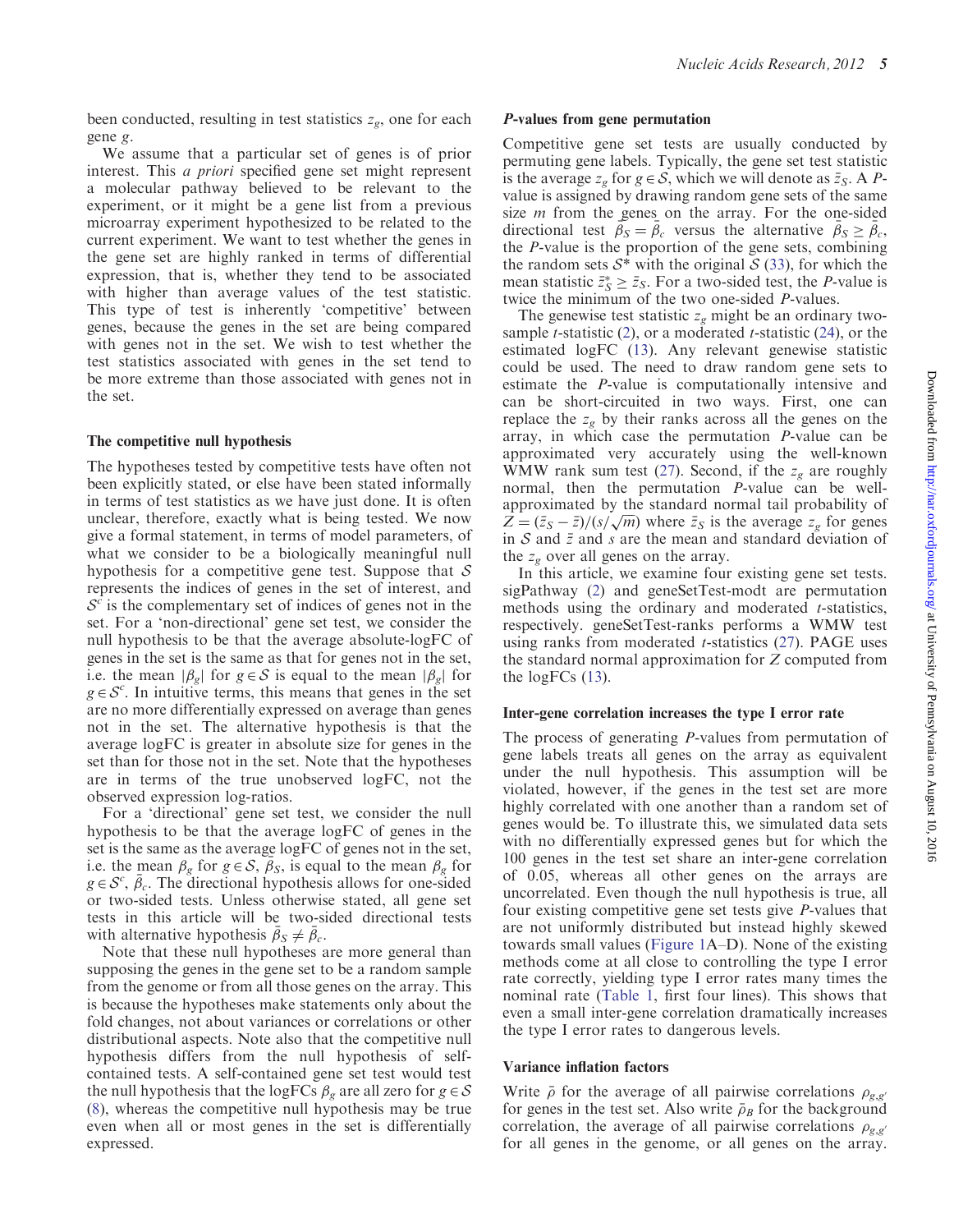<span id="page-5-0"></span>

Figure 1. Histograms of P-values from different gene set tests in the absence of any true differential expression, but with a small inter-gene correlation in the test set. The simulation setup and order of test methods is as for Table 1. Test methods are (A) geneSetTest (mod t), (B) geneSetTest (ranks of mod t), (C) sigPathway, (D) PAGE, (E) CAMERA (modt) and (F) CAMERA (ranks of modt). Existing methods A–D give results highly skewed towards small and falsely significant P-values, whereas CAMERA gives uniformly distributed values.

Table 1. Type I error rates of gene set tests when genes in the set are correlated

| Test method                 | Nominal <i>P</i> -value |        |        |        |  |
|-----------------------------|-------------------------|--------|--------|--------|--|
|                             | 0.01                    | 0.02   | 0.05   | 0.10   |  |
| geneSetTest (modt)          | 0.2779                  | 0.3275 | 0.4157 | 0.4950 |  |
| geneSetTest (ranks of modt) | 0.2826                  | 0.3319 | 0.4144 | 0.4955 |  |
| sigPathway (t)              | 0.2524                  | 0.3025 | 0.3880 | 0.4704 |  |
| PAGE (logFC)                | 0.2441                  | 0.2900 | 0.3709 | 0.4503 |  |
| CAMERA (modt)               | 0.0087                  | 0.0187 | 0.0477 | 0.0990 |  |
| CAMERA (ranks of modt)      | 0.0086                  | 0.0173 | 0.0473 | 0.1003 |  |

CAMERA holds its size correctly whereas existing methods are highly liberal.

Entries are probabilities of rejecting the null hypothesis when conducting a gene set test to compare two groups of four arrays. Set size is 100 with inter-gene correlation 0.05. The remainder of 10 000 genes are uncorrelated. Results are based on 10 000 simulated data sets, so the standard error with which the error rate is estimated ranges from slightly  $< 0.001$  (for rates near 0.01) to slightly  $< 0.005$  (for rates near 0.5).

Normalization of microarray profiles will usually guarantee that  $\bar{\rho}_B$  is close to zero. However,  $\bar{\rho}$  is quite likely to be >0 when the test set represents co-regulated genes associated with some biological process.

Consider now the effect of these correlations on the gene set tests considered earlier. Suppose that the genewise statistics  $z_g$  are ordinary or moderated t-statistics. Under the null hypothesis of no differential expression, these statistics have the same variance  $\tau^2$  for every gene. If the  $z_g$  were all independent, then the variance of  $\bar{z}_s$  would be  $\tau^2/m$  and the sample variance  $s^2$ of the  $z_g$  for all genes on the array would be good estimate of  $\tau^2$ . If instead  $\bar{\rho}$  is non-zero, then it is straightforward to show (See 'Materials and Methods' section) that the variance is not  $\tau^2/m$  but rather is increased by the variance inflation factor

# $VIF = 1 + (m - 1)\bar{\rho}.$

It can be seen from the formula that VIF can be much larger than one when the test set contains many genes (m large), even if the inter-gene correlation is quite small. It is this fact that drives the large type I error rates seen in Table 1. In practice, the correlations between genewise t-statistics are little different from those between the log-expression values ([29\)](#page-11-0), so we will assume the same correlations  $\rho_{g,g'}$  hold between genewise *t*-statistics  $t_g$  and  $t_{g'}$  as between expression values  $y_{gi}$ and  $y_{g'i}$ . The above VIF can be taken to apply to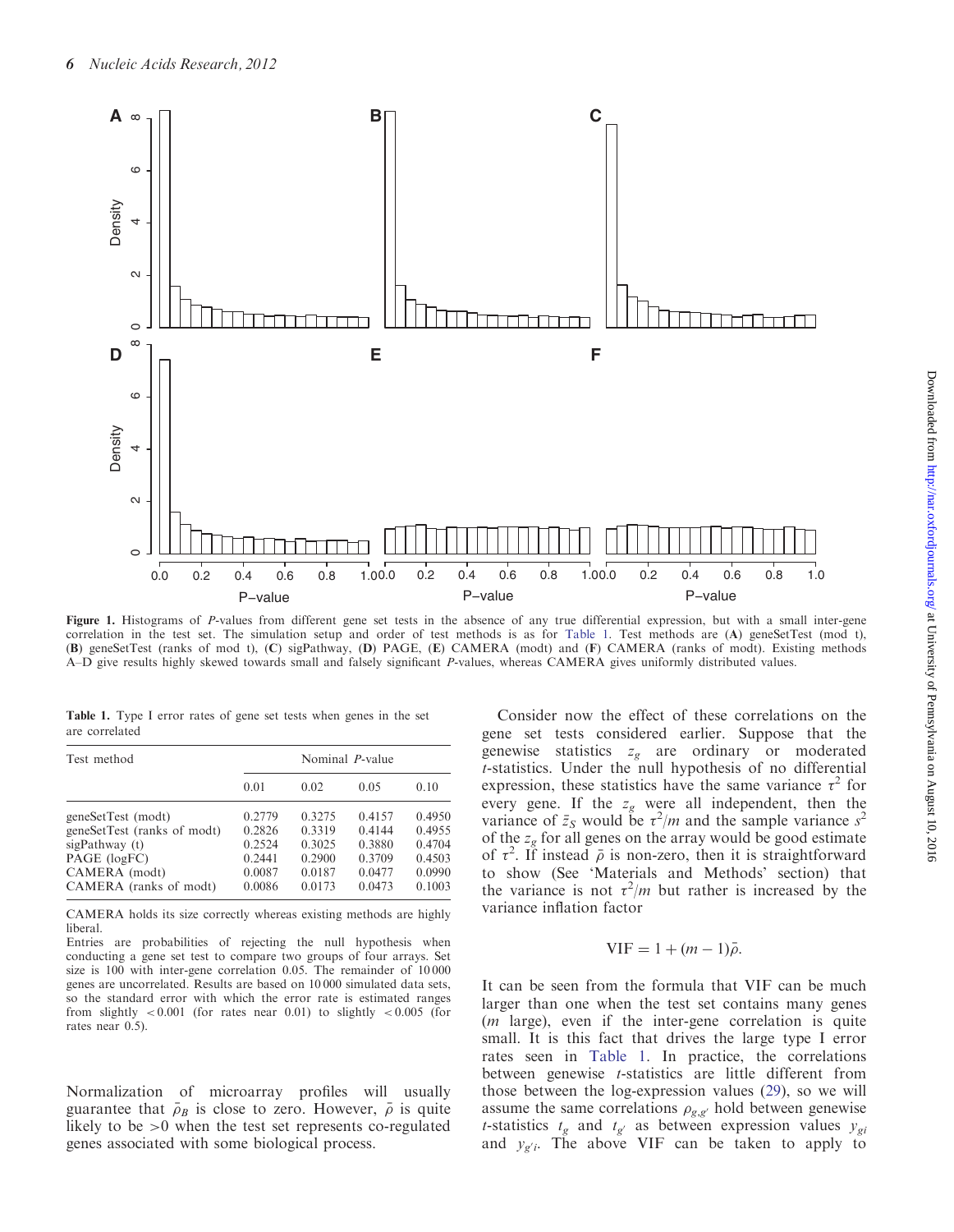the sigPathway and geneSetTest-modt tests based on ordinary or moderated *t*-statistics.

The PAGE parametric test uses logFCs as genewise statistics  $z_g$ . These do not have equal variances under the null hypothesis, so the VIF is somewhat more complicated (See 'Materials and Methods' section). Nevertheless, the formula gives good guidance and holds approximately when the genewise variances  $\sigma_g^2$  are roughly equal.

When  $z<sub>g</sub>$  is a rank, the VIF is slightly smaller than the formula above, because converting statistics to relative ranks tends to reduce positive correlations, or induces a small negative correlation if the original statistics were uncorrelated. This agrees with theoretical results that the WMW test is less sensitive to correlation than the *t*-test [\(34](#page-11-0)). An exact formula can be derived for the variance of the mean rank when the statistics  $z_g$  are normally distributed and the inter-gene correlation is symmetric in the test set (See 'Materials and Methods' section). This exact formula is used in the rank version of the CAMERA procedure.

# Estimating the inter-gene correlation

The CAMERA procedure is based on the idea of estimating the VIF from the data. The VIF and mean correlation can be estimated directly from residuals from the linear model for genes in the test set (See 'Materials and Methods' section). Briefly, the procedure is to extract a set of  $d = n - p$  independent residuals for each gene in the test test. The residuals are standardized to have equal variances, then summed over genes, and the mean square of these sums estimates the VIF. This procedure is equivalent to computing the average of all possible pairwise correlations between genes in the test set, but is numerically more efficient.

The CAMERA procedure treats the estimated VIF as an unbiased estimator of the true VIF, and as having the precision of a scaled chisquare distribution on d df (See 'Materials and Methods' section). Simulations show that this approximation is excellent when  $d$  and  $m$  are large and  $\bar{\rho}$  is relatively small (data not shown). More generally, however, the VIF and mean correlation estimators are somewhat more precise than these distributional approximations imply (Table 2). This ensures that the CAMERA test procedure will be conservative in small sample situations, and will be close to optimal when more replicates are available and the set size is moderate to large.

# CAMERA

We develop two versions of CAMERA: a parametric version analogous to PAGE and a rank-based version analogous to geneSetTest. Both versions use genewise moderated t-statistics ([24\)](#page-11-0). The parametric version transforms the genewise *t*-statistics to *z*-statistics,  $z_{\varrho}$ , that are unit normal under the null hypothesis (See 'Materials and Methods' section), then conducts a global two-sample *t*-test to compare the  $z_g$  values for genes in the test set to those for genes not in the set. The two-sample  $t$ -test is adjusted for correlation between genes in the test set,

Table 2. Correlation estimates are more precise than implied by the nominal chisquare approximation

| Correlation | Mean estimate | Empirical SD | Theoretical SD |
|-------------|---------------|--------------|----------------|
| $\theta$    | $-0.00007$    | 0.00688      | 0.00698        |
| 0.02        | 0.0196        | 0.0117       | 0.0124         |
| 0.05        | 0.0490        | 0.0190       | 0.0206         |
| 0.1         | 0.0981        | 0.0300       | 0.0342         |
| 0.2         | 0.1961        | 0.0481       | 0.0614         |

Columns 2 and 3 give the mean and standard deviation (SD) of correlation estimates over 10 000 simulated data sets with set size of  $m = 40$  and residual df  $d = 27$ . The empirical SDs are consistently less than the theoretical values. The simulation standard error with which the empirical SD is estimated is about 1.4%.

using the extended *t*-statistic described in the Materials and Methods section. In this procedure, the VIF estimate for the test set of genes is inserted to inflate the standard error of the two-sample *t*-statistic. The *P*-value is evaluated by comparing the t-statistic to the t-distribution on d df.

The rank-based version conducts a two-sample nonparametric test instead of the t-test. It replaces the twosample t-test with an extended version of the WMW test that allows for a correlation between members of one of the two groups being compared (See 'Materials and Methods' section). The extended WMW test uses an exact formula for the variance of the rank-sum statistic under correlation. Again, the P-value is evaluated by comparing the rank-sum statistic to the t-distribution on  $d$  df.

# CAMERA controls type I error correctly

Both the parametric (mod  $t$ ) and rank-based versions of CAMERA control the type I error rate correctly, or are very slightly conservative ([Table 1,](#page-5-0) lines 5,6). They generate P-values that are uniformly distributed under the null hypothesis of no differential expression even when genes in the test set are positively correlated [\(Figure 1E](#page-5-0) and F). The results shown in [Figure 1](#page-5-0) and [Table 1](#page-5-0) are for set size  $m = 100$ , mean correlation  $\bar{\rho} = 0.05$  and residual df  $d = n - p = 6$ . The results remain essentially unchanged as these parameters are varied. The two CAMERA procedures continue to hold their size correctly regardless of the experimental setup in all simulations that we have conducted (data not shown).

The simulation setup of [Figure 1](#page-5-0) and [Table 1](#page-5-0) assumes that genes not in the test set are uncorrelated. In reality, the background genes may themselves belong to coregulated pathways that may induce a more complex correlation structure. We, therefore, investigated a genome-wide correlation structure in which the whole genome can be partitioned into distinct molecular pathways, each consisting of 200 genes. Each pathway was assumed to have an inter-gene correlation of the same size as that for the test set. Within each pathway, half the genes were assumed to be up-regulated and half down-regulated by the pathway. Genes regulated in the same direction were assumed to be positively correlated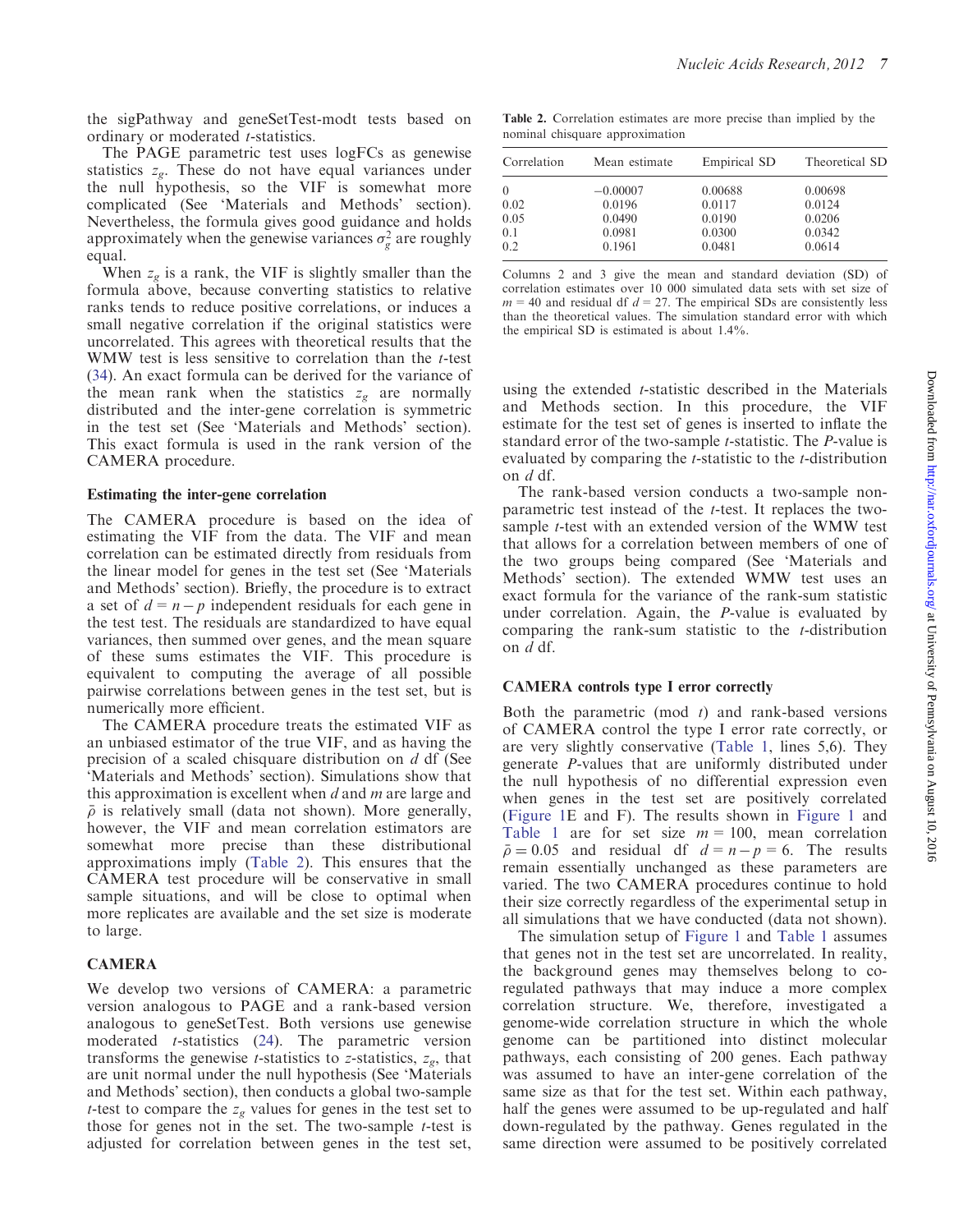Table 3. CAMERA has excellent power to detect sets with small but consistent expression fold-changes

| Cor      | Percent<br>DE genes | $log_2FC$ |       | $df = 6$ | $df = 27$ |       |
|----------|---------------------|-----------|-------|----------|-----------|-------|
|          |                     |           | Modt  | Ranks    | Modt      | Ranks |
| $\theta$ | 100                 | 0.05      | 0.587 | 0.588    | 0.70      | 0.68  |
| $\theta$ | 25                  | 0.20      | 0.562 | 0.515    | 0.69      | 0.58  |
| 0.05     | 100                 | 0.10      | 0.452 | 0.452    | 0.53      | 0.54  |
| 0.05     | 25                  | 0.25      | 0.645 | 0.533    | 0.77      | 0.66  |

Columns 4–7 give probabilities of rejecting the null hypothesis at P <0.05. Set size is  $m = 100$  with either 100% or 25% of genes in the set differentially expressed between two groups of four arrays. Residual df is either 6 or 27 depending on whether or not the experiment includes a third group of 22 arrays. Inter-gene correlation is either 0 or 0.05. 'Mod-t' and 'Ranks' refer to parametric and rankbased CAMERA procedures, respectively. Results based on 1000 simulated data sets for each scenario.

whereas genes regulated in opposite directions were assumed to be negatively correlated. This clumpy genome-wide correlation did not affect the type I error rates for CAMERA. Both parametric and rank-based versions of CAMERA continued to return P-values that were uniformly distributed under the null hypothesis of no differential expression (data not shown).

#### CAMERA retains good power

CAMERA retains good power to detect small but consistent fold-changes in the test gene set. Table 3 gives power results for four different scenarios. The logFCs shown in the table were selected as the smallest changes for which power in the range of 50–80% was achieved. Further simulations show that power increases very rapidly for larger fold changes (data not shown).

Not unexpectedly, power is greatest when the genes are uncorrelated and all the genes in the test set are differentially expressed. However, power is still acceptable, even when the genes are correlated, only a subset of genes are actively differentially expressed, and the number of RNA samples is relatively small.

Interestingly, CAMERA loses relatively little power compared with existing unadjusted gene set tests when the genes are in fact independent. In the scenario of the first row of Table 3, geneSetTest-modt and geneSetTestranks give powers 0.72 and 0.71, respectively, only slightly better than CAMERA with df=27. In the scenario of the second row, geneSetTest-modt and geneSetTest-ranks have powers  $0.75$  and  $0.64$ , respectively, again only slightly better than CAMERA.

#### Even well-controlled data sets show inter-gene correlations

It should not be surprising that co-regulated genes will typically be positively correlated across diverse RNA samples. We wanted to explore how much inter-gene correlation remains in well-controlled experimental situations, for example, when RNA samples are extracted from sorted homogeneous cells from genetically identical model animals in controlled laboratory conditions. We examined three microarray data sets showing different

degrees of biological variation between replicates. The first data set profiles 94 breast cancer tumors classified into six molecular subtypes [\(30](#page-11-0),[31\)](#page-11-0). The second data set profiles four types of mammary epithelial progenitor cells from three human subjects ([31\)](#page-11-0). The third data set profiles three types of hemapoeitic stem cells from four strains of genetically identical mice. This dataset has 2–4 biological replicates for each strain and cell type for a total of 35 microarrays. After fitting linear models to remove treatment effects, the three data sets have, respectively,  $94 - 6 = 88$ ,  $12 - 4 = 8$  and  $35 - 12 = 23$  residual df available for estimating inter-gene correlations. The cancer data should show the most biological variability because replicates represent genetically different tumors, even within a molecular subtype. The mouse data should show the least, because the replicate samples are sorted homogeneous cells from genetically identical mice.

Inter-gene correlations and VIFs were computed for all gene sets containing five or more genes from the C2 collection of the Molecular Signatures Database Version 3.0 (MSigDB) ([35](#page-11-0)). Although the average correlation between all genes on the arrays was close to zero (0.0026 for the tumor data, 0.0009 for the human cell data, 0.0029 for the mouse cell data), the correlations for the curated gene sets were overwhelming  $>0$ , ranging up to 0.71 ([Figure 2\)](#page-8-0). For the tumor data, 96% of gene sets had positive correlation and the great majority of VIFs were significantly  $>1$  [\(Figure 2,](#page-8-0) top right). For the human cell data, 86% of gene sets had positive correlation and more than half the VIFs were significantly  $>1$  [\(Figure 2,](#page-8-0) bottom left). Even for the mouse data, nearly half of the VIFs were significantly  $>1$ , according to a conservative  $5\%$ P-value cutoff ([Figure 2,](#page-8-0) bottom right). This demonstrates that positive inter-gene correlations and non-ignorably large VIFs are typical for sets of co-regulated genes, even for highly controlled experiments with genetically identical animals.

# Molecular signature of basal-like breast cancer

Basal-like breast cancer has the worst prognosis of any of six well-accepted subtypes of breast cancer [\(30,31](#page-11-0)). To demonstate the ability of CAMERA to recover biologically meaningful results, we contrasted basal-like cancers with the other five cancer subtypes. That is, we formed a contrast for the logFC in expression between basal-like tumors and the average of the other five tumor subtypes. Note that this is more powerful than simply pooling the other five tumor subtypes, in that all the subtypes are still modeled by the linear model and between subtype variability is still removed from the analysis. We ran CAMERA for this contrast for all the gene sets in the curated C2 collection of the MSigDB. CAMERA found 74 signatures, using the Benjamini– Hochberg algorithm to control the FDR at 0.05.

The CAMERA results recapitulate our knowledge of basal-like cancer in the strongest possible terms ([Table 4\)](#page-9-0). The basal-like signature itself is the top set, and the negative basal-like signature is third. No fewer than 30 out of the top 35 gene sets are explicitly breast cancer derived, even though there are only 127 such sets in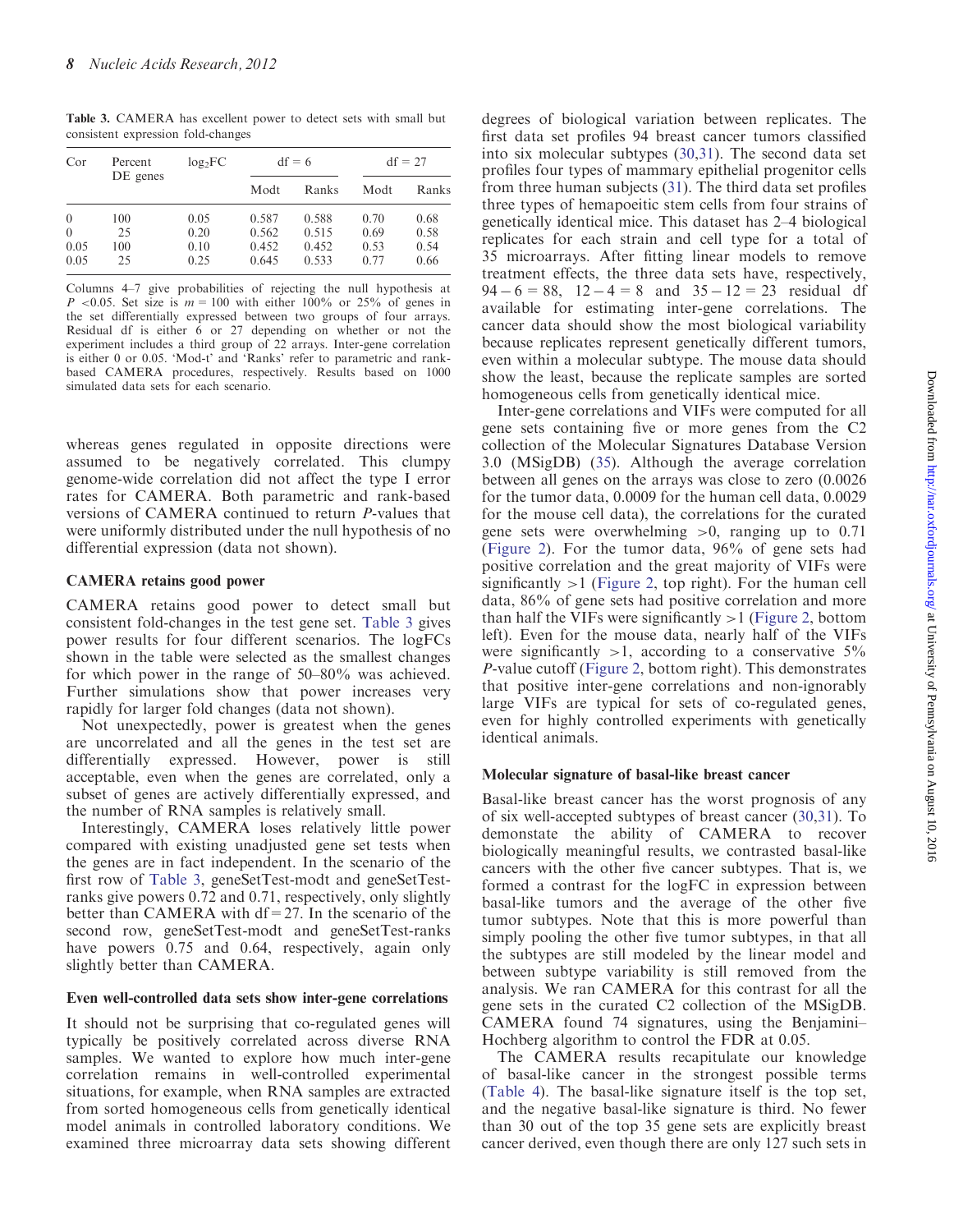<span id="page-8-0"></span>

Figure 2. Inter-gene correlations for MSigDB gene sets in three microarray data sets. Top-left panel shows correlations. The other three panels show VIFs for breast cancers, human mammary epithelial cells and mouse hemapoeitic stem cells, respectively. The VIF plots show the cumulative distribution of VIFs over all gene sets. Solid and dotted horizontal lines show the mean and upper 95% quantile under the assumption of zero correlation.

the entire MSigDB. All basal-related signatures are upregulated whereas signatures associated with other subtypes are down-regulated. In particular, signatures associated with BRCA1 mutations are up-regulated, confirming that this is a defining characteristic of basallike cancer. Signatures associated with ESR1 are downregulated, confirming that ESR1 expression is associated with the luminal A subtype and good prognosis. Three other gene sets show an embryonic stem cell-like signature in basal-like cancer, a known characteristic of basal-like cancer ([30,36,37](#page-11-0)). Other sets show associations with early onset and metastasis, concordant with the poor patient outcomes associated with basal-like cancer. Note that all the top 35 gene sets show non-ignorable positive correlations.

For comparison, we used the popular GSEA software [\(20](#page-11-0)) to compare basal-like cancers to the other cancer subtypes, treating the non-basal tumors as a single group, yielding 124 up-regulated gene sets at 5% FDR and 13 significantly down-regulated sets at 5%. GSEA does not perform a two-sided test, so the FDR control is not as stringent as for CAMERA. The sets found by GSEA were less enriched for breast cancer sets and, in particular, did not include the basal-like signatures themselves.

Our previous interest in mammary luminal progenitor cells as the putative 'cell of origin' for basal-like cancer lead us to test the luminal progenitor signatures derived by [\(31](#page-11-0)). This confirmed the strong presence of the luminal progenitor signature in the basal-like tumors as opposed to the other tumor subtypes ([Table 4\)](#page-9-0), confirming luminal progenitors as the likely cell of origin for basal cancers [\(31](#page-11-0),[38\)](#page-11-0). CAMERA allows us to formally take genewise correlation into account in evaluating statistical significance, which we were not able to do in our earlier publication ([31\)](#page-11-0).

# **DISCUSSION**

The majority of gene set tests that appear in the biological literature are of a competitive nature, in that they compare one category of genes to all other genes in the genome or on the microarray. Many or most methods of pathway analysis can be viewed as competitive gene set tests. This includes well-known contingency table tests, such as Fisher's exact test, that are often used to test for enrichment of a gene annotation category in a list of differentially expressed genes. These tests can be viewed as competitive gene set tests, according to the framework of this article, with the genewise statistic taking values one or zero depending on whether the gene is ranked in the top list ([29](#page-11-0)). Another popular pathway analysis methodology, GSEA software [\(20](#page-11-0)), uses array permutation when the number of samples is large but gives the option of gene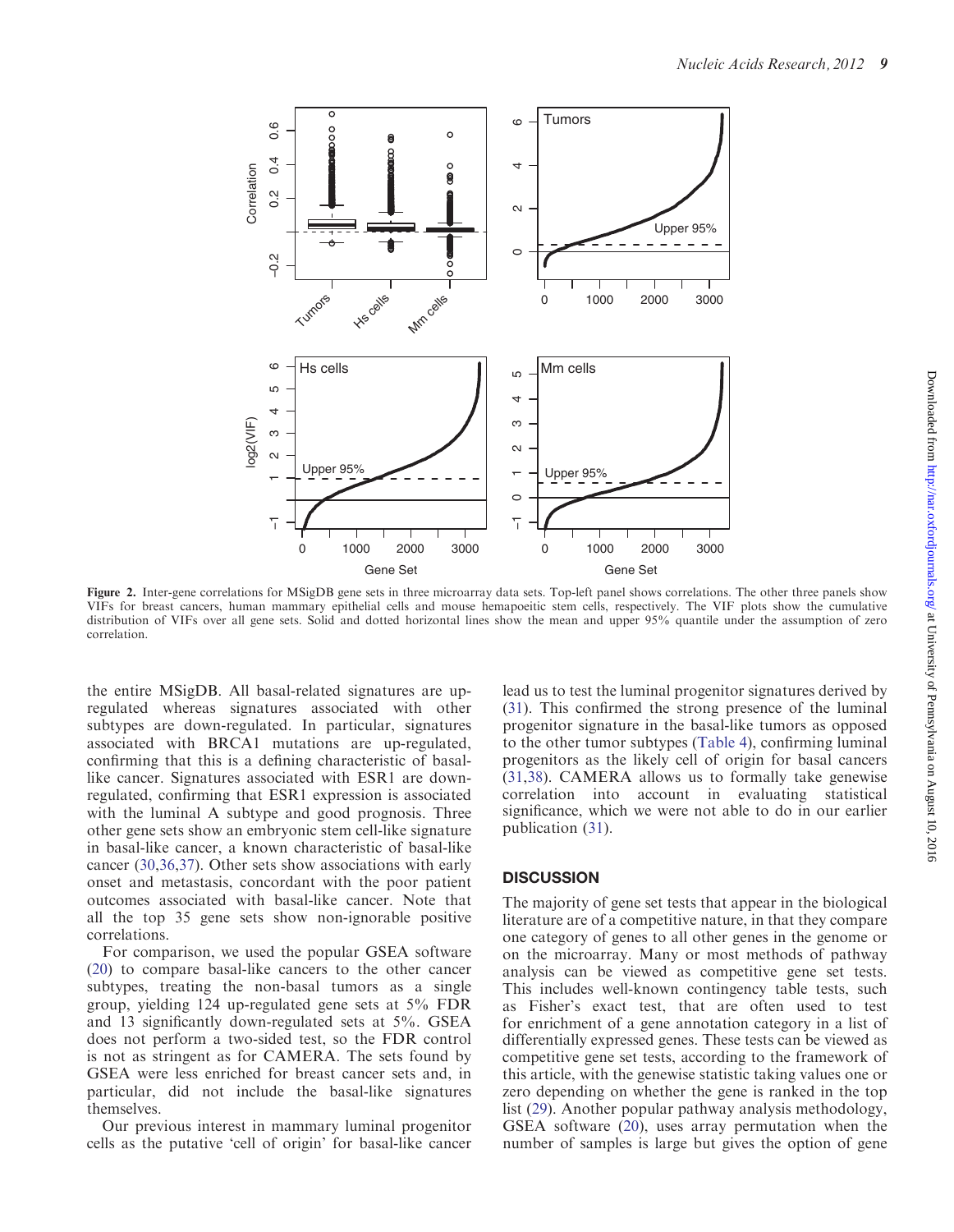<span id="page-9-0"></span>Table 4. Molecular signatures distinguishing basal-like from other breast cancer subtypes

| Gene set                                       | N Genes | Correlation | Direction | $P$ -value | <b>FDR</b> |
|------------------------------------------------|---------|-------------|-----------|------------|------------|
| Smid Breast Cancer Basal Up                    | 580     | 0.039       | up        | $1.2e-09$  | 1.9e-08    |
| Doane Breast Cancer Esr1 Up                    | 98      | 0.063       | down      | 1.4e-09    | 1.9e-08    |
| Smid Breast Cancer Basal Dn                    | 569     | 0.035       | down      | 1.5e-09    | $1.9e-08$  |
| Vantveer Breast Cancer Esrl Up                 | 116     | 0.062       | down      | $3.2e-09$  | $3.2e-08$  |
| Smid Breast Cancer Relapse In Bone Up          | 85      | 0.044       | down      | 1.9e-08    | $1.3e-07$  |
| Benporath Es Core Nine Correlated              | 95      | 0.057       | up        | 1.9e-08    | $1.3e-07$  |
| Smid Breast Cancer Relapse In Brain Up         | 38      | 0.065       | up        | 2.4e-08    | $1.3e-07$  |
| Yang Breast Cancer Esrl Up                     | 24      | 0.122       | down      | $3.0e-08$  | 1.5e-07    |
| Smid Breast Cancer Relapse In Brain Dn         | 68      | 0.059       | down      | 3.7e-08    | 1.6e-07    |
| Doane Breast Cancer Esr1 Dn                    | 46      | 0.099       | up        | 8.9e-08    | 3.6e-07    |
| Yang Breast Cancer Esrl Bulk Up                | 15      | 0.109       | down      | 3.0e-07    | 1.1e-06    |
| Smid Breast Cancer Relapse In Bone Dn          | 281     | 0.044       | up        | 3.8e-07    | $1.3e-06$  |
| Vantveer Breast Cancer Esrl Dn                 | 195     | 0.069       | up        | 4.1e-07    | $1.3e-06$  |
| Vantveer Breast Cancer Metastasis Up           | 37      | 0.051       | down      | 8.0e-07    | $2.3e-06$  |
| Benporath Es Core Nine                         | 9       | 0.097       | up        | 9.0e-07    | $2.4e-06$  |
| Smid Breast Cancer Luminal B Up                | 144     | 0.049       | down      | $3.2e-06$  | 8.0e-06    |
| Doane Breast Cancer Classes Up                 | 58      | 0.095       | down      | 4.7e-06    | $1.1e-0.5$ |
| Smid Breast Cancer Luminal A Dn                | 16      | 0.174       | up        | $4.9e-06$  | $1.1e-0.5$ |
| Yang Breast Cancer Esr1 Bulk Dn                | 15      | 0.066       | up        | $6.1e-06$  | $1.3e-0.5$ |
| Yang Breast_Cancer_Esr1_Laser_Up               | 24      | 0.053       | down      | 8.1e-06    | $1.6e-05$  |
| Yang Breast_Cancer_Esr1_Dn                     | 19      | 0.175       | up        | $1.1e-05$  | $2.2e-0.5$ |
| Benporath_Es 1                                 | 319     | 0.024       | up        | 1.7e-05    | $3.2e-0.5$ |
| Vecchi Gastric Cancer Early Up                 | 342     | 0.053       | up        | $2.1e-0.5$ | $3.6e-0.5$ |
| Smid Breast Cancer Relapse In Lung Up          | 21      | 0.051       | up        | $3.2e-05$  | 5.4e-05    |
| Sotiriou Breast Cancer Grade 1 Vs 3 Dn         | 40      | 0.064       | down      | $3.4e-05$  | 5.5e-05    |
| Landemaine Lung Metastasis                     | 15      | 0.139       | up        | 4.5e-05    | $6.9e-0.5$ |
| Lien Breast_Carcinoma_Metaplastic_Vs_Ductal_Dn | 90      | 0.097       | down      | 4.8e-05    | 7.1e-05    |
| Charafe Breast Cancer Luminal Vs Basal Up      | 276     | 0.034       | down      | $5.2e-05$  | $7.4e-05$  |
| Vantveer Breast Cancer Metastasis Dn           | 92      | 0.119       | up        | 7.1e-05    | $9.8e-0.5$ |
| Pujana Breast Cancer With Brcal Mutated Up     | 50      | 0.144       | up        | 1.3e-04    | 1.7e-04    |
| Chiang Liver Cancer Subclass Proliferation Up  | 132     | 0.071       | up        | 1.5e-04    | 1.9e-04    |
| Vantveer Breast Cancer Brcal Up                | 27      | 0.039       | up        | $2.1e-04$  | 2.6e-04    |
| Naderi Breast Cancer Prognosis Up              | 37      | 0.123       | up        | 2.8e-04    | $3.2e-04$  |
| Doane Breast Cancer Classes Dn                 | 31      | 0.072       | up        | 2.8e-04    | 3.2e-04    |
| Smid_Breast_Cancer_Luminal_A_Up                | 74      | 0.122       | down      | 2.9e-04    | $3.2e-04$  |
| Luminal progenitor up                          | 297     | 0.032       | up        | 0.00012    |            |
| Luminal progenitor down                        | 157     | 0.040       | down      | 0.00049    |            |

CAMERA results for the top 35 gene sets from the MSigDB when comparing basal-like cancers to the average of the other five subtypes. Output includes the size of each set, the estimated inter-gene correlation, two-sided P-value and FDR. Also given are results for mammary luminal progentor cell signatures.

permutation when the number of samples is small. It, therefore, switches to a pure competitive test when the sample size is small. All these tests are likely to share the sensitivity to inter-gene correlation that was demonstrated in this article for existing competitive gene set tests.

Our results show positive inter-gene correlation to be prevalent for co-regulated genes, even for highly homogeneous cells and even for genetically identical animals under laboratory conditions. This agrees with Gatti et al. ([9\)](#page-11-0), who surveyed inter-gene correlations for common Kyoto Encyclopedia of Genes and Genomes pathways and gene ontology terms for over 200 data sets from the Gene Expression Omnibus. Gatti et al. used Pearson correlations coefficients, which measure total correlation between two genes, whereas we have computed residual correlations after removing treatment effects, and these are generally smaller. Our results show that inter-gene correlations remain prevalent even across replicates for homogeneous treatment groups. This suggests that intergene correlations cannot routinely be ignored in any commonly occuring molecular biology context.

A crucial aspect of the CAMERA procedure is to be able to estimate the inter-gene correlations efficiently, and to be able to characterize the precision of the resulting estimator, so that the uncertainty of estimation can be taken into account when evaluating the significance of the test. This article has shown that the variability of the estimated VIF can be bounded above by the variability of a chisquare distribution, meaning that the CAMERA test can be based on a t-distribution. This ensures that CAMERA controls the type I error rate correctly even for small sample sizes. CAMERA controlled the type I error rate correctly in all simulations we have conducted.

CAMERA continued to hold its size correctly even when all genes in the genome were assumed to belong to co-regulated pathways, each with their own inter-gene correlation structure. In our simulations, inter-gene correlations for background pathways were assumed to be of the same size as that for the test set. In most real situations, we expect that background genes will tend to be less highly correlated than those in the test set, because the test set is typically chosen specifically to contain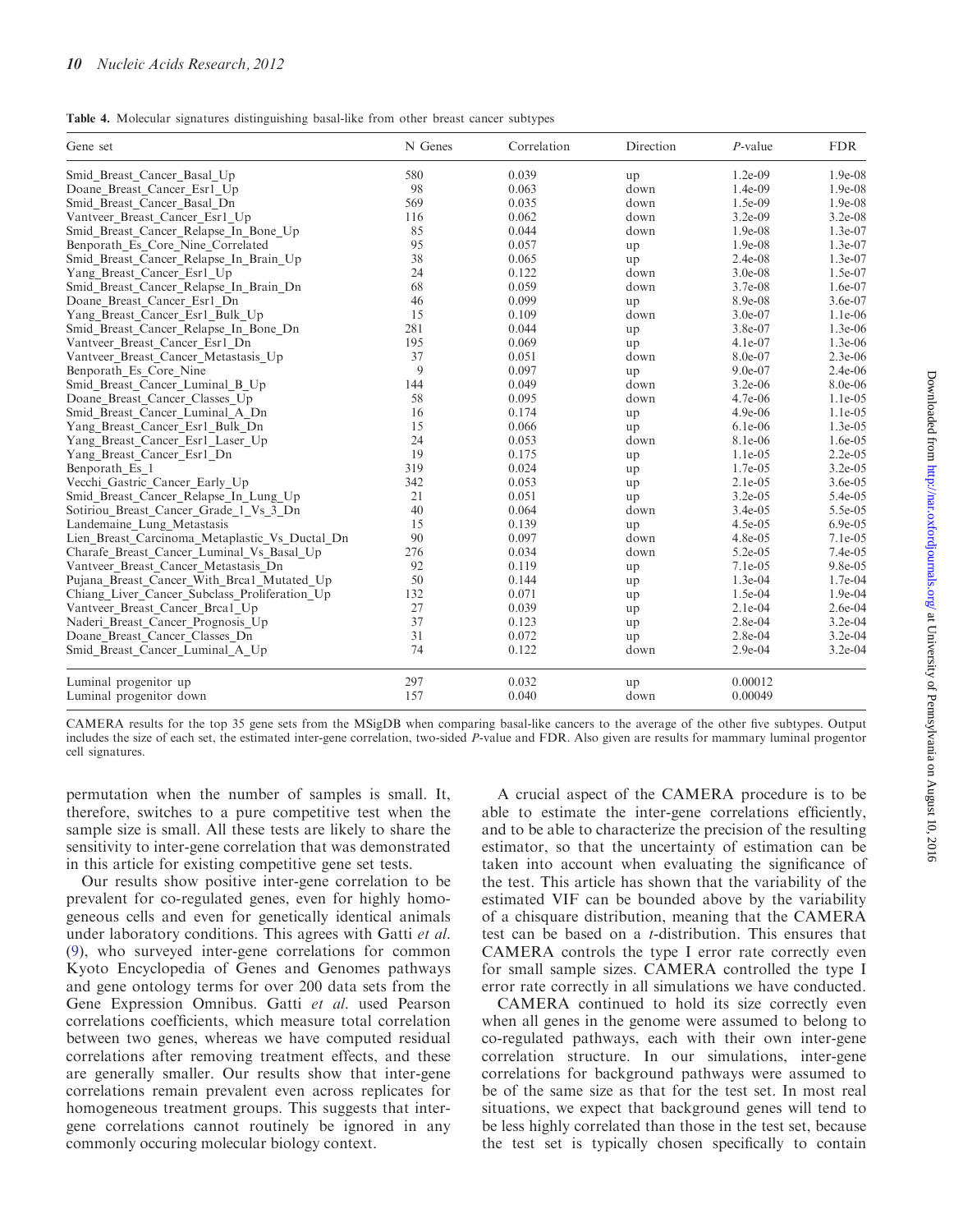co-regulated genes based on prior information. Hence, our simulations provide strong support for CAMERA to hold its size correctly in practical situations.

The necessity to estimate the inter-gene correlation from the data inevitably incurs some loss of statistical power, reflected in the use of a t-distribution instead of the standard normal distribution for evaluating the P-value. Yet, simulations show that CAMERA retains surprisingly good power compared to existing competitive tests when those methods are applicable, i.e. when the inter-gene correlation actually is zero. CAMERA actually has greater power than PAGE or sigPathway when the test set contains a large number of genes. One factor that contributes to this retention of statistical power is the use of genewise statistics that are normally distributed with equal variances under the null hypothesis of no differential expression. Previous parametric gene set tests have been based on genewise logFCs, which typically have different variances for different genes ([13,16](#page-11-0)). A consequence is that the arithmetic average of these quantities over genes in the test set is less precise than would be a similar average of equal-variance quantities. Previous gene permutation gene set tests have been based on ordinary t-statistics that can be far from normally distributed when the sample sizes are small ([2\)](#page-11-0). Again, taking the arithmetic average of non-normal quantities is not generally a statistically efficient summary of their average size. Another factor contributing to power is the fact the CAMERA compares genes in the test set versus the complementary set of genes, rather than comparing the test set of genes to the background of all genes. This ensures that strong non-null effects in the test set do not contaminate the background set that is used to generate the null distribution.

CAMERA was applied to the breast cancer subtype data, and shown to be a very effective alternative to existing gene set enrichment analysis software ([17,20](#page-11-0)) for interrogating a data set with a database of molecular signatures. CAMERA has greater statistical power than GSEA procedures based on array permutation when the number of RNA samples is not large.

Competitive tests have been used in the literature for their intuitive interpretation. To our knowledge, the null statistical hypotheses being tested have either not been stated or have been stated in operational terms. In effect, the hypothesis has been defined by the test procedure. This is especially true of competitive tests that evaluate  $P$ -values by array permutation  $(17,19,20)$  $(17,19,20)$  $(17,19,20)$  $(17,19,20)$ . For these procedures, the null hypothesis being tested is difficult to characterize in parametric terms. To our knowledge, this article offers the first specification of null and alternative hypotheses for a gene set test in parametric terms. Crucially, the null and alternative hypothesis state relationships between logFCs for genes in or out of the test set, and do not involve other distributional aspects of the expression values such as correlations or variances. Previous statements of competitive null hypotheses in terms of random sampling of gene sets makes this distinction impossible.

Compared to the existing competitive gene set tests, CAMERA assigns less significance to gene sets that show positive inter-gene correlation. Positive correlation is an indication that genes are co-regulated and possibly functionally related, and it has been argued elsewhere that detection of co-regulated sets is of interest in itself ([13\)](#page-11-0). Our view is that inter-gene correlation reflects non-specific co-regulation, unrelated to the treatment conditions of the current experiment, whereas a gene set test should focus on co-regulation that is specific to the treatment comparison of interest.

To be completely general, CAMERA has been developed in a linear model context. This means that it is not limited to two-group comparisons, but can be used to test the behavior of gene sets across any contrast or interaction in a linear model context.

CAMERA is computationally extremely fast. The analysis presented in [Table 4](#page-9-0), for example, requiring gene set tests for nearly 4000 gene sets, took only a couple of seconds on a laptop computer. By comparison, the equivalent GSEA analysis took 2h on a highperformance large memory 16-core computer.

# **CONCLUSION**

CAMERA is a competitive gene set test that controls type I error correctly regardless of inter-gene correlations, yet retains good statistical power. It has good performance for both focused testing of individual gene sets of special interest, and for gene set enrichment analysis using databases of gene annotation categories or transcriptional signatures. CAMERA is freely available as a function in the limma software package available from Bioconductor ([26\)](#page-11-0).

# ACKNOWLEDGEMENTS

Thanks to our collaborators Benjamin Kile, Libby Kruse, Doug Hilton, Tracey Baldwin and Irina Pleines for allowing us to use data from the mouse microarray experiment conducted in their laboratory, to Yifang Hu for ortholog mapping and preparation of the MSigDB gene sets in R and for pre-processing of the mouse stem cell data, to Seon-Young Kim for providing Python code for PAGE, and to Belinda Phipson and Matthew Ritchie for helpful comments on the manuscript. DW is grateful to Jun S. Liu and Robert Plenge at Harvard University for supporting her as a postdoctoral researcher during the writing of this article.

# FUNDING

National Health and Medical Research Council [490037 and Research Fellowship to G.K.S.]; Australian Government [Australian Postgraduate Research Award to D.W.]. Funding for open access charge: National Health and Medical Research Council [490037].

Conflict of interest statement. None declared.